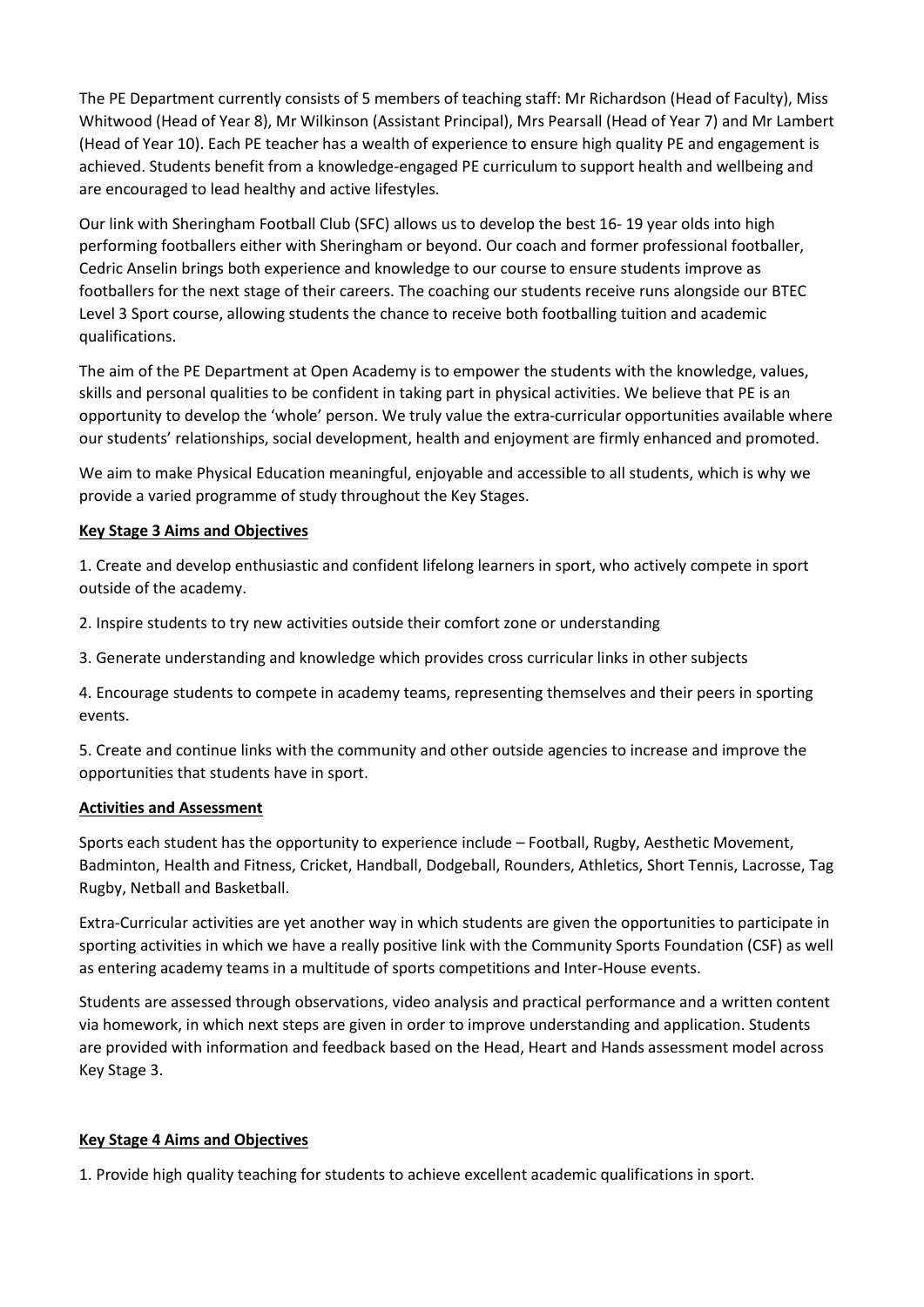2. Encourage further participation in sport and healthy, active lifestyles.

3. Provide information and opportunities for students to see the wider sporting world, including future career paths.

4. Opportunities to complete an examination subject in sport, leading to successful post-16 applications and future development.

5. Develop and encourage students to compete in extra-curricular activities and Inter-House competitions.

#### **Key Stage 4 Activities and Assessment**

The activities on our curriculum are similar to those in Key Stage 3 with students having the opportunity to improve and develop their abilities in - Football, Rugby, Badminton, Health and Fitness, Cricket, Handball, Dodgeball, Rounders, Athletics, Lacrosse, Netball and Basketball.

Key Stage 4 students are assessed based on effort and performance in core PE.

We currently offer BTEC Sport at KS4 with the BTEC First Award (2018) being delivered. This course consists of four units over two years which covers fitness testing, practical performance, leadership and sports psychology. Students are assessed both internally and externally throughout the course.

Links: Please click the link below to see the course specification and ensure the Award 2018 tab is selected. [https://qualifications.pearson.com/en/qualifications/btec-firsts/sport-2012-](https://qualifications.pearson.com/en/qualifications/btec-firsts/sport-2012-%20nqf.html) nqf.html

## **Key Stage 5 Aims and Objectives**

1. Post-16 courses (BTEC Sport) building on the offer at Key Stage 4 ready for Higher Education or the world of work in the sporting environment.

2. Develop and prepare students for life outside education linking anatomy and physiology, fitness training, sports injury, sports business and professional development alongside many more.

3. Inspire and develop talented footballers with our link to Sheringham Football Club through both academic teaching and practical coaching.

#### **Key Stage 5 Activities and Assessment**

Two courses are offered – **BTEC Level 3 Extended Certificate** (Equivalent to one A-Level) this course can also be upgraded to the Diploma in Sport (Equivalent to two A-Levels)

# **BTEC Level 3 Extended Diploma** (Equivalent to three A-Levels)

Both courses are assessed using both Exam and Assignments, with each being worth a percentage of the overall grade. Links: Please click on the link below to see the course specification and use the drop down menu to select the Extended Certificate or Extended Diploma.

<http://qualifications.pearson.com/en/qualifications/btec-nationals/sport2016.html>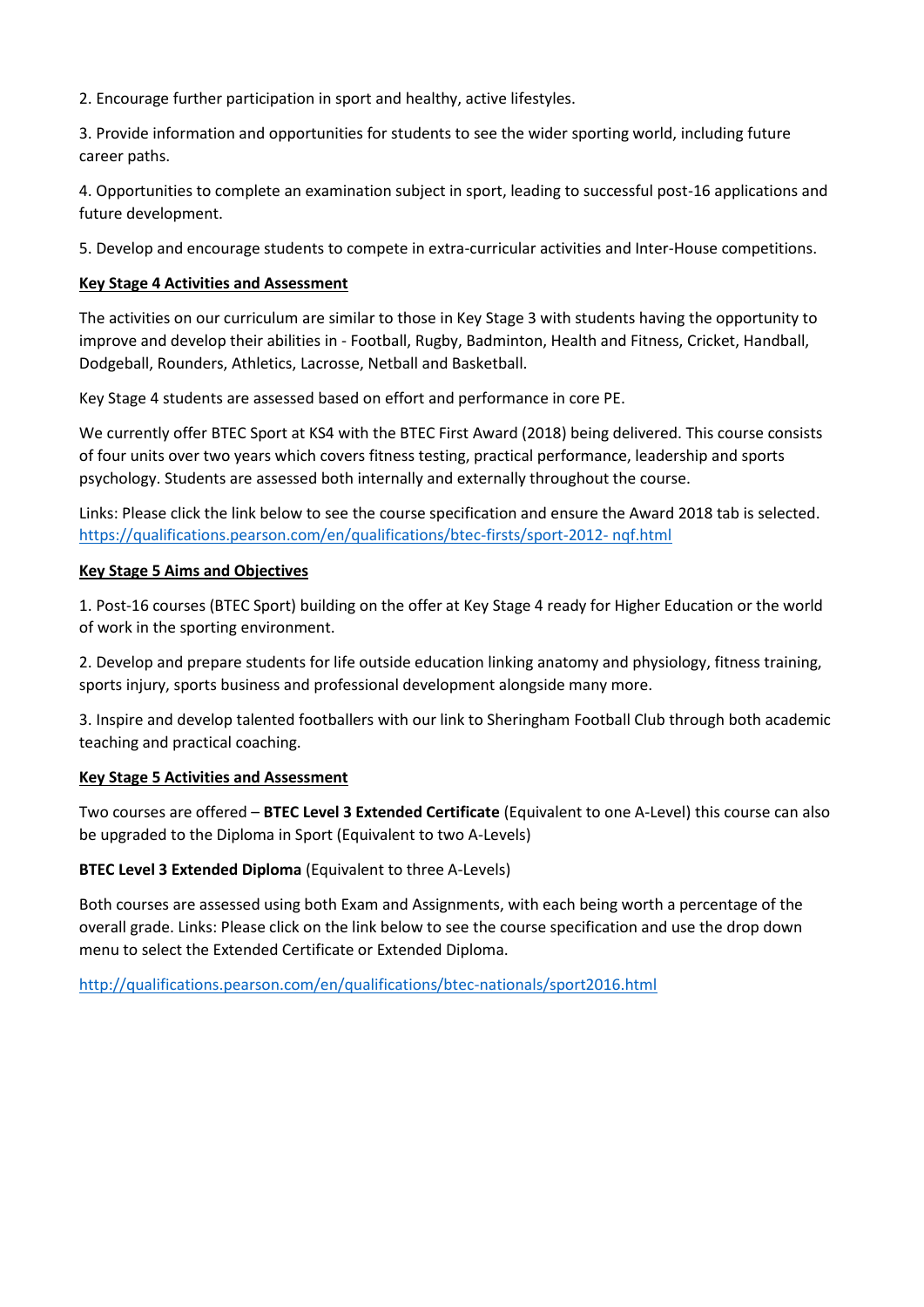# **Physical Education Curriculum Sequencing Rationale**

| 1a.    | What are the key topics taught in Year 7?                                                                     |
|--------|---------------------------------------------------------------------------------------------------------------|
|        | We teach the importance of staying healthy and active through a variety of sports and activities (Football,   |
|        | Netball, Rugby, Badminton, Aesthetic movement (including dance), Basketball, Health and Fitness,              |
|        | Athletics, Cricket/Rounders) Social skills and teamwork are essential to this, in addition to developing      |
|        | competitive sports people and confident learners. Extra-curricular participation is also encouraged.          |
|        | The importance of warming up and cooling down correctly and the scientific names for the muscular and         |
|        | skeletal systems are also covered.                                                                            |
| $1b$ . | Why is this?                                                                                                  |
|        | At KS2 students will have experienced activities which develop social skills and the importance of            |
|        | teamwork. We build on this to allow new friendships to develop, communication skills to improve               |
|        | understanding of differences and working together. The sports selected allows students to develop an          |
|        | interest in new sports as suggested in the national curriculum.                                               |
|        | Understanding how the skeletal and muscular systems work also enables students to develop knowledge           |
|        | of their own body. This then leads to learning components of fitness through sport.                           |
| 2a.    | What order is this taught in and why?                                                                         |
|        | This depends on the group and rotation of sports facility; however, we divide each sport into winter and      |
|        | summer events. Football, Rugby, Netball, Basketball, Aesthetic movement tend to be taught in the              |
|        | Autumn term, with Health and Fitness, Badminton, Athletics, Cricket and Rounders will be predominantly        |
|        | taught in the Spring and Summer. Knowledge of the human body, health and wellbeing and teamwork is            |
|        |                                                                                                               |
|        | incorporated into each sport.                                                                                 |
| 3a.    | How do we build on these topics and rationale in Year 8?                                                      |
|        | We continue with the same sports from Year 7 with links to teamwork, social skills and confidence             |
|        | building. We then add more technical and tactical strategies to overcome opponents through competition        |
|        | in team and individual games. Leadership also becomes more developed including the roles each student         |
|        | can take in lessons and teams.                                                                                |
|        | We build on the knowledge of the components of fitness, human body and introduce the cardiovascular           |
|        | and respiratory systems.                                                                                      |
| 3b.    | What order is this taught in and why?                                                                         |
|        |                                                                                                               |
|        | As in 2a. this depends on the group and rotation of sports facility. Football, Rugby, Netball, Basketball,    |
|        | Aesthetic movement tend to be taught in the Autumn term, with Health and Fitness, Badminton,                  |
|        | Athletics, Cricket and Rounders will be predominantly taught in the Spring and Summer. Knowledge of the       |
|        | human body, health and wellbeing and teamwork is incorporated into each sport just as in Year 7. Tactical     |
|        | awareness, the human body and leadership is taught and assessed throughout.                                   |
| 4a.    | How do we build on these topics and rationale in Year 9?                                                      |
|        | Further development of the key curriculum sports are taught, with competitive sport promoted                  |
|        | throughout. Technical and tactical awareness is developed and students are encouraged to work in a            |
|        | team, building on trust and developing problem solving skills. Students are also taught how to provide        |
|        | analysis of their performances compared to previous ones and demonstrate improvement to achieve their         |
|        | personal best. Leadership becomes a focus and students are encouraged to lead aspects of lessons and          |
|        | take on officiating roles.                                                                                    |
|        | Knowledge and understanding from previous years are again developed and assessed. These include the           |
|        | systems of the human body, components of fitness, methods and principles of training.                         |
| 4b.    | What order is this taught in and why?                                                                         |
|        | We teach the same order as in previous years, with the likelihood that students will take part in sports in a |
|        | different order. The understanding of tactical awareness, leadership and knowledge of the human body is       |
|        | taught throughout the academic year.                                                                          |
| 5a.    | Select one concept/theme you teach in your subject across more than one key stage                             |
|        | How is this taught in each year?                                                                              |
|        | <b>Components of fitness</b>                                                                                  |
|        | Year 7 - Aerobic endurance, muscular endurance, flexibility. How it links to exercise                         |
|        | Year 8 - Muscular strength, Speed, Reaction time, agility, balance. How it links to exercise                  |